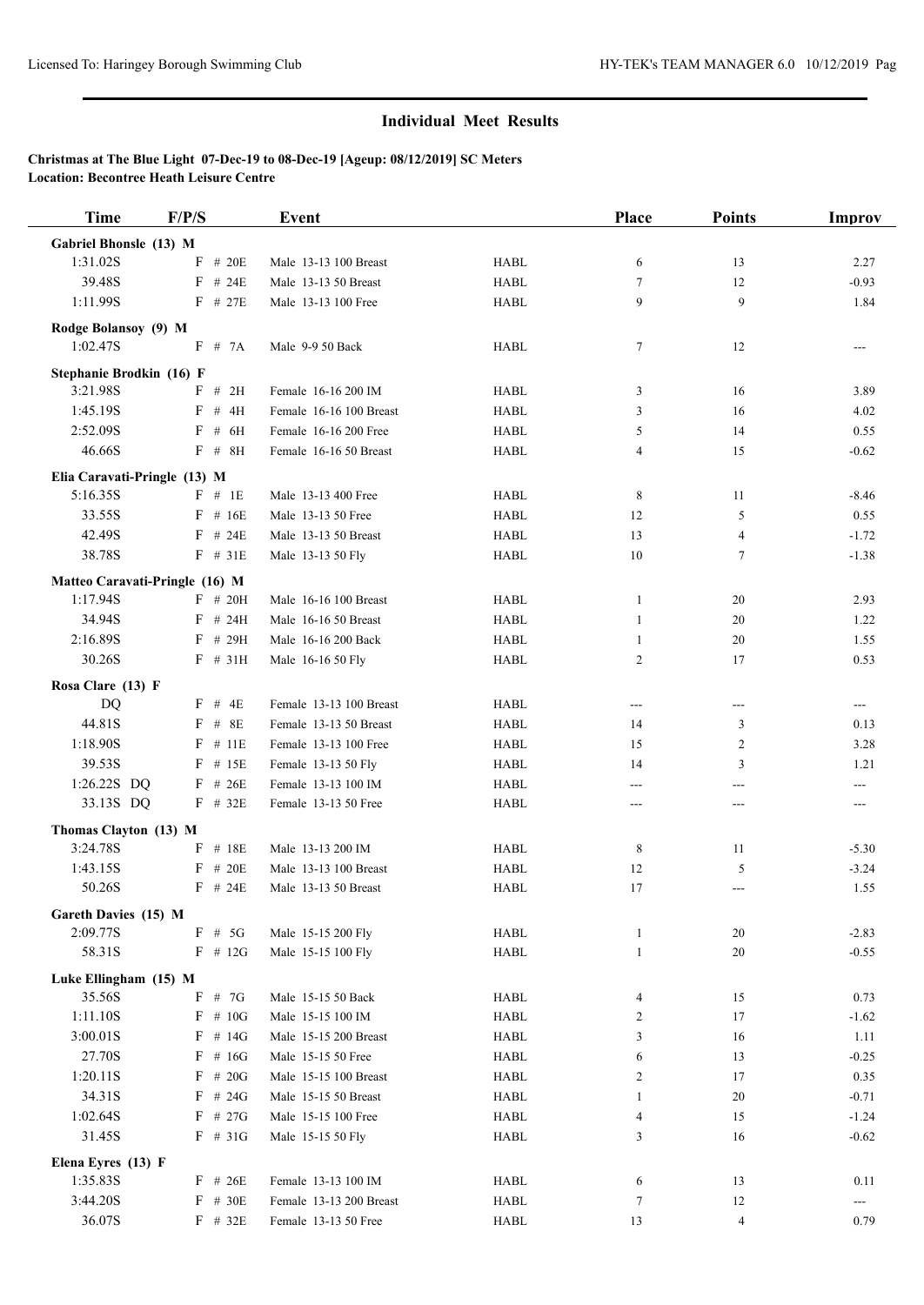| <b>Time</b>                    | F/P/S                                   | <b>Event</b>            |             | <b>Place</b>   | <b>Points</b> | <b>Improv</b> |
|--------------------------------|-----------------------------------------|-------------------------|-------------|----------------|---------------|---------------|
|                                | Miranda Gomez-Velasco (15) F            |                         |             |                |               |               |
| 3:05.81S                       | $F$ # 2G                                | Female 15-15 200 IM     | <b>HABL</b> | 6              | 13            | $-1.16$       |
| 2:44.04S                       | $F$ # 6G                                | Female 15-15 200 Free   | <b>HABL</b> | $\overline{4}$ | 15            | 0.07          |
| 46.02S                         | $F$ # 8G                                | Female 15-15 50 Breast  | <b>HABL</b> | 8              | 11            | 0.46          |
| 1:13.14S                       | $F$ # 11G                               | Female 15-15 100 Free   | <b>HABL</b> | 5              | 14            | 2.26          |
| 38.23S                         | $F$ # 15G                               | Female 15-15 50 Fly     | <b>HABL</b> | 6              | 13            | 0.90          |
| 1:25.93S                       | $F$ # 28G                               | Female 15-15 100 Fly    | <b>HABL</b> | 2              | 17            | 0.56          |
| 33.31S                         | $F$ # 32G                               | Female 15-15 50 Free    | <b>HABL</b> | $\overline{4}$ | 15            | 0.48          |
|                                | Kyrique Cameron Griffith-Preprah (13) M |                         |             |                |               |               |
| 1:10.92S                       | $F$ # 27E                               | Male 13-13 100 Free     | <b>HABL</b> | 8              | 11            | 0.23          |
| Maja Grzybek (12) F            |                                         |                         |             |                |               |               |
| 1:33.31S                       | F # 4D                                  | Female 12-12 100 Breast | <b>HABL</b> | 4              | 15            | 0.47          |
| 2:37.14S                       | $F$ # 6D                                | Female 12-12 200 Free   | <b>HABL</b> | 2              | 17            | $-1.73$       |
| 41.89S                         | $F$ # 8D                                | Female 12-12 50 Breast  | <b>HABL</b> | 3              | 16            | $-0.75$       |
| 1:09.56S                       | $F$ # 11D                               | Female 12-12 100 Free   | <b>HABL</b> | 1              | 20            | $-1.14$       |
| 5:31.38S                       | # 17D<br>F                              | Female 12-12 400 Free   | <b>HABL</b> | 1              | 20            | $-46.67$      |
| 39.20S                         | $F$ # 23D                               | Female 12-12 50 Back    | <b>HABL</b> | $\overline{c}$ | 17            | 1.12          |
| 1:23.07S                       | $F$ # 26D                               | Female 12-12 100 IM     | <b>HABL</b> | 1              | 20            | $-0.93$       |
| 3:27.25S                       | $F$ # 30D                               | Female 12-12 200 Breast | <b>HABL</b> | 2              | 17            | 3.02          |
| 31.48S                         | $F$ # 32D                               | Female 12-12 50 Free    | <b>HABL</b> | 2              | 17            | 0.27          |
|                                | Arun Hamilton McMahon (14) M            |                         |             |                |               |               |
| 1:06.56S                       | $F$ # 3F                                | Male 14-14 100 Back     | <b>HABL</b> | 2              | 17            | $-1.75$       |
| 30.02S                         | # 7F<br>F                               | Male 14-14 50 Back      | <b>HABL</b> | 2              | 17            | $-0.10$       |
| 1:09.84S                       | $F$ # 10F                               | Male 14-14 100 IM       | <b>HABL</b> | 3              | 16            | $-0.63$       |
| 27.35S                         | $F$ # 16F                               | Male 14-14 50 Free      | <b>HABL</b> | 6              | 13            | $-0.61$       |
|                                | Stephen Harden-Wilson (14) M            |                         |             |                |               |               |
| 5:00.93S                       | $F \# 1F$                               | Male 14-14 400 Free     | <b>HABL</b> | 6              | 13            | $-2.22$       |
| 1:15.57S                       | F # 3F                                  | Male 14-14 100 Back     | <b>HABL</b> | 9              | 9             | 3.46          |
| 34.27S                         | F # 7F                                  | Male 14-14 50 Back      | <b>HABL</b> | 8              | 11            | $-1.06$       |
| Faith Jones (13) F             |                                         |                         |             |                |               |               |
| 1:28.41S                       | $F$ # 26E                               | Female 13-13 100 IM     | <b>HABL</b> | 5              | 14            | 1.27          |
| 1:36.14S                       | $F$ # 28E                               | Female 13-13 100 Fly    | <b>HABL</b> | $\tau$         | 12            | 4.97          |
| 36.23S                         | $F$ # 32E                               | Female 13-13 50 Free    | <b>HABL</b> | 14             | 3             | 1.16          |
|                                |                                         |                         |             |                |               |               |
| Rannie Jones (9) F<br>2:03.17S | $F$ # 26A                               | Female 9-9 100 IM       | HABL        | 8              | 11            | 1.29          |
| 48.39S                         | $F$ # 32A                               | Female 9-9 50 Free      | <b>HABL</b> | 9              | 9             | 0.50          |
|                                |                                         |                         |             |                |               |               |
|                                | Ziani Moreira Armstrong (11) M          |                         |             |                |               |               |
| 1:38.93S                       | F # 3C                                  | Male 11-11 100 Back     | <b>HABL</b> | 8              | 11            | $-2.57$       |
| 42.92S                         | F # 7C                                  | Male 11-11 50 Back      | HABL        | 12             | 5             | $-4.08$       |
| 39.54S                         | $F$ # 16C                               | Male 11-11 50 Free      | HABL        | 11             | 6             | 0.85          |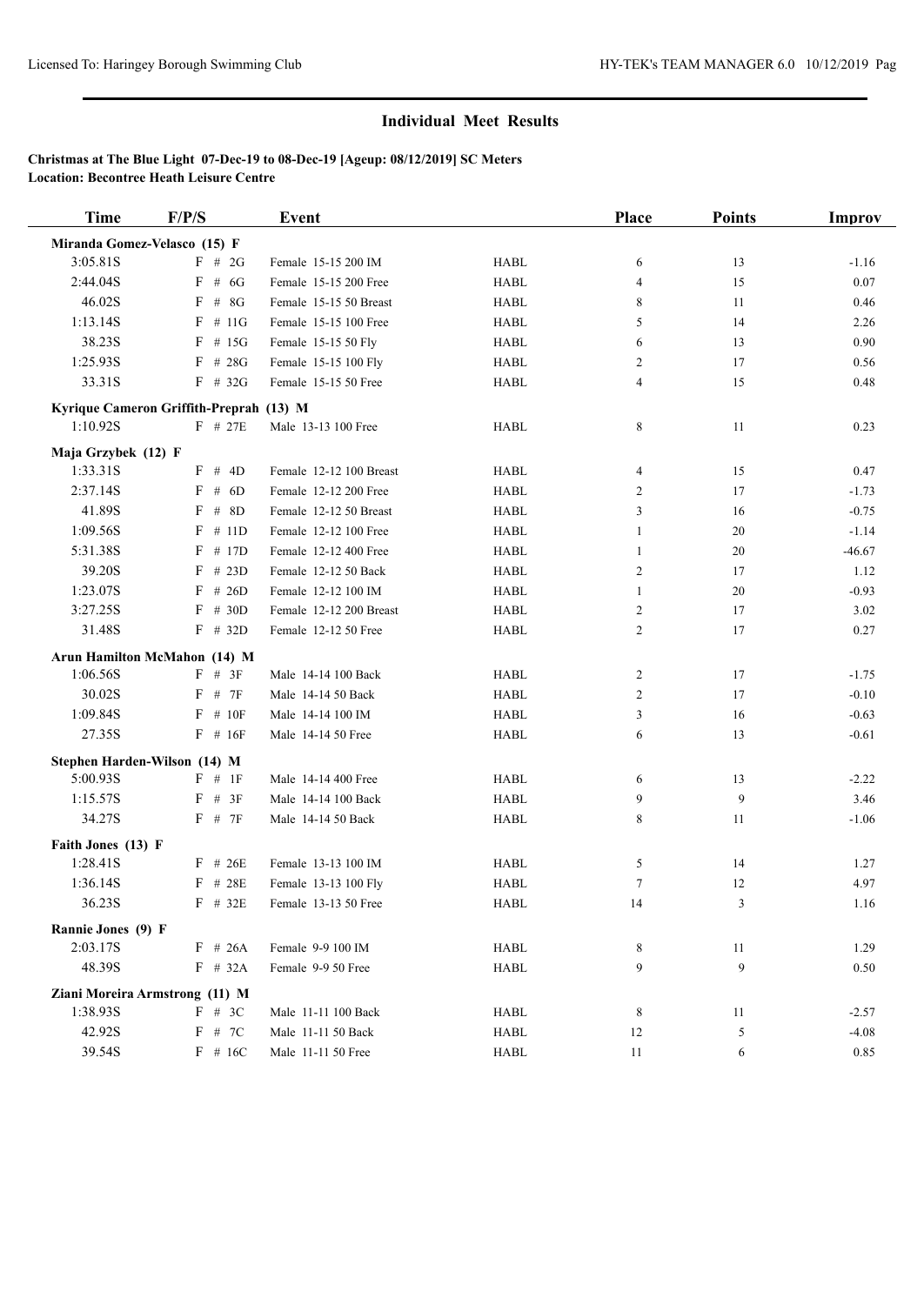| <b>Time</b>              | F/P/S               | Event                     |             | Place          | <b>Points</b>  | Improv        |
|--------------------------|---------------------|---------------------------|-------------|----------------|----------------|---------------|
| Dina Paduraru (16) F     |                     |                           |             |                |                |               |
| 2:45.36S                 | $F$ # 2H            | Female 16-16 200 IM       | <b>HABL</b> | $\overline{c}$ | 17             | $-4.02$       |
| 1:25.06S                 | # 4H<br>$_{\rm F}$  | Female 16-16 100 Breast   | <b>HABL</b> | 1              | 20             | $-0.69$       |
| 2:25.84S                 | $F$ # $6H$          | Female 16-16 200 Free     | <b>HABL</b> | 2              | 17             | $-6.84$       |
| 38.71S                   | $F$ # 8H            | Female 16-16 50 Breast    | <b>HABL</b> | 2              | 17             | $-1.25$       |
| 5:59.72S                 | F<br>#9H            | Female 16-16 400 IM       | <b>HABL</b> | 1              | 20             | ---           |
| 1:07.58S                 | $F$ # 11H           | Female 16-16 100 Free     | <b>HABL</b> | 2              | 17             | 0.64          |
| 35.73S                   | $F$ # 15H           | Female 16-16 50 Fly       | <b>HABL</b> | 3              | 16             | $-1.35$       |
| 1:18.51S                 | # 19H<br>F          | Female 16-16 100 Back     | <b>HABL</b> | 1              | 20             | $-2.15$       |
| 39.40S                   | $F$ # 23H           | Female 16-16 50 Back      | <b>HABL</b> | 3              | 16             | 1.53          |
| 1:17.25S                 | $F$ # 26H           | Female 16-16 100 IM       | <b>HABL</b> | 3              | 16             | $-1.07$       |
| 3:07.69S                 | $F$ # 30H           | Female 16-16 200 Breast   | <b>HABL</b> | 1              | 20             | $\frac{1}{2}$ |
| 30.13S                   | $F$ # 32H           | Female 16-16 50 Free      | <b>HABL</b> | 3              | 16             | $-0.60$       |
| Luca Paduraru (12) M     |                     |                           |             |                |                |               |
| 1:32.17S                 | F # 3D              | Male 12-12 100 Back       | <b>HABL</b> | 7              | 12             | 0.42          |
| 42.91S                   | F # 7D              | Male 12-12 50 Back        | <b>HABL</b> | 6              | 13             | $-2.04$       |
| 1:34.03S                 | # 10D<br>F          | Male 12-12 100 IM         | <b>HABL</b> | 4              | 15             | ---           |
| 35.95S                   | $F$ # 16D           | Male 12-12 50 Free        | <b>HABL</b> | 10             | $\tau$         | $-1.80$       |
| 1:40.50S                 | F<br># 20D          | Male 12-12 100 Breast     | <b>HABL</b> | 9              | 9              | 0.31          |
| 46.85S                   | $_{\rm F}$<br># 24D | Male 12-12 50 Breast      | <b>HABL</b> | $\tau$         | 12             | $-4.11$       |
| 1:19.89S                 | $F$ # 27D           | Male 12-12 100 Free       | <b>HABL</b> | 10             | $\tau$         | $-1.56$       |
| 52.22S                   | $F$ # 31D           | Male 12-12 50 Fly         | <b>HABL</b> | 10             | $\overline{7}$ | $-8.50$       |
| Rose Pepperday (18) F    |                     |                           |             |                |                |               |
| 2:18.40S                 | F # 6I              | Female 17 & Over 200 Free | <b>HABL</b> | 2              | 17             | 0.91          |
| 5:28.24S                 | F # 9I              | Female 17 & Over 400 IM   | <b>HABL</b> | $\overline{c}$ | 17             | 0.44          |
| 1:06.60S                 | $F$ # 111           | Female 17 & Over 100 Free | <b>HABL</b> | 3              | 16             | 2.51          |
| 4:48.42S                 | $F$ # 17I           | Female 17 & Over 400 Free | <b>HABL</b> | 1              | 20             | 1.79          |
| 2:37.55S                 | $F$ # 211           | Female 17 & Over 200 Fly  | <b>HABL</b> | 2              | 17             | 1.55          |
| 1:14.10S                 | $F$ # 261           | Female 17 & Over 100 IM   | <b>HABL</b> | $\mathbf{1}$   | 20             | $-0.33$       |
| 30.06S                   | $F$ # 32I           | Female 17 & Over 50 Free  | <b>HABL</b> | 2              | 17             | $-0.11$       |
| Ambirojah Rajaloo (13) F |                     |                           |             |                |                |               |
| 1:43.92S                 | $F$ # 4E            | Female 13-13 100 Breast   | <b>HABL</b> | 10             | $\tau$         | $-0.96$       |
| 2:58.78S                 | $F$ # 6E            | Female 13-13 200 Free     | <b>HABL</b> | 6              | 13             | 0.66          |
| 47.55S                   | $F$ # 8E            | Female 13-13 50 Breast    | HABL        | 18             | ---            | $-0.43$       |
| 1:30.89S                 | F # 19E             | Female 13-13 100 Back     | <b>HABL</b> | 6              | 13             | $-4.10$       |
| 42.17S                   | $F$ # 23E           | Female 13-13 50 Back      | HABL        | $10\,$         | $\tau$         | $-1.61$       |
| Luca Ridard (12) M       |                     |                           |             |                |                |               |
| 1:17.42S                 | $F \# 10D$          | Male 12-12 100 IM         | HABL        | 1              | 20             | $-0.29$       |
| 31.06S                   | $F$ # 16D           | Male 12-12 50 Free        | <b>HABL</b> | 4              | 15             | $-0.01$       |
| 5:43.82S                 | $F$ # 25D           | Male 12-12 400 IM         | HABL        | 1              | 20             | ---           |
| 2:46.17S                 | $F$ # 29D           | Male 12-12 200 Back       | HABL        | 3              | 16             | $-1.06$       |
| Sasha Shute (17) F       |                     |                           |             |                |                |               |
| 1:02.94S                 | $F$ # 111           | Female 17 & Over 100 Free | <b>HABL</b> | 2              | 17             | $-1.71$       |
| 31.66S                   | $F$ # 15I           | Female 17 & Over 50 Fly   | HABL        | 1              | 20             | 1.03          |
| 1:08.47S                 | $F$ # 191           | Female 17 & Over 100 Back | HABL        | 1              | 20             | $-1.66$       |
| 31.62S                   | $F$ # 23I           | Female 17 & Over 50 Back  | HABL        | $\mathbf{1}$   | 20             | $-0.70$       |
| 1:13.84S                 | $F$ # 28I           | Female 17 & Over 100 Fly  | HABL        | $\mathbf{1}$   | 20             | 2.10          |
| 29.09S                   | $F$ # 321           | Female 17 & Over 50 Free  | HABL        | $\mathbf{1}$   | 20             | $-0.72$       |
|                          |                     |                           |             |                |                |               |